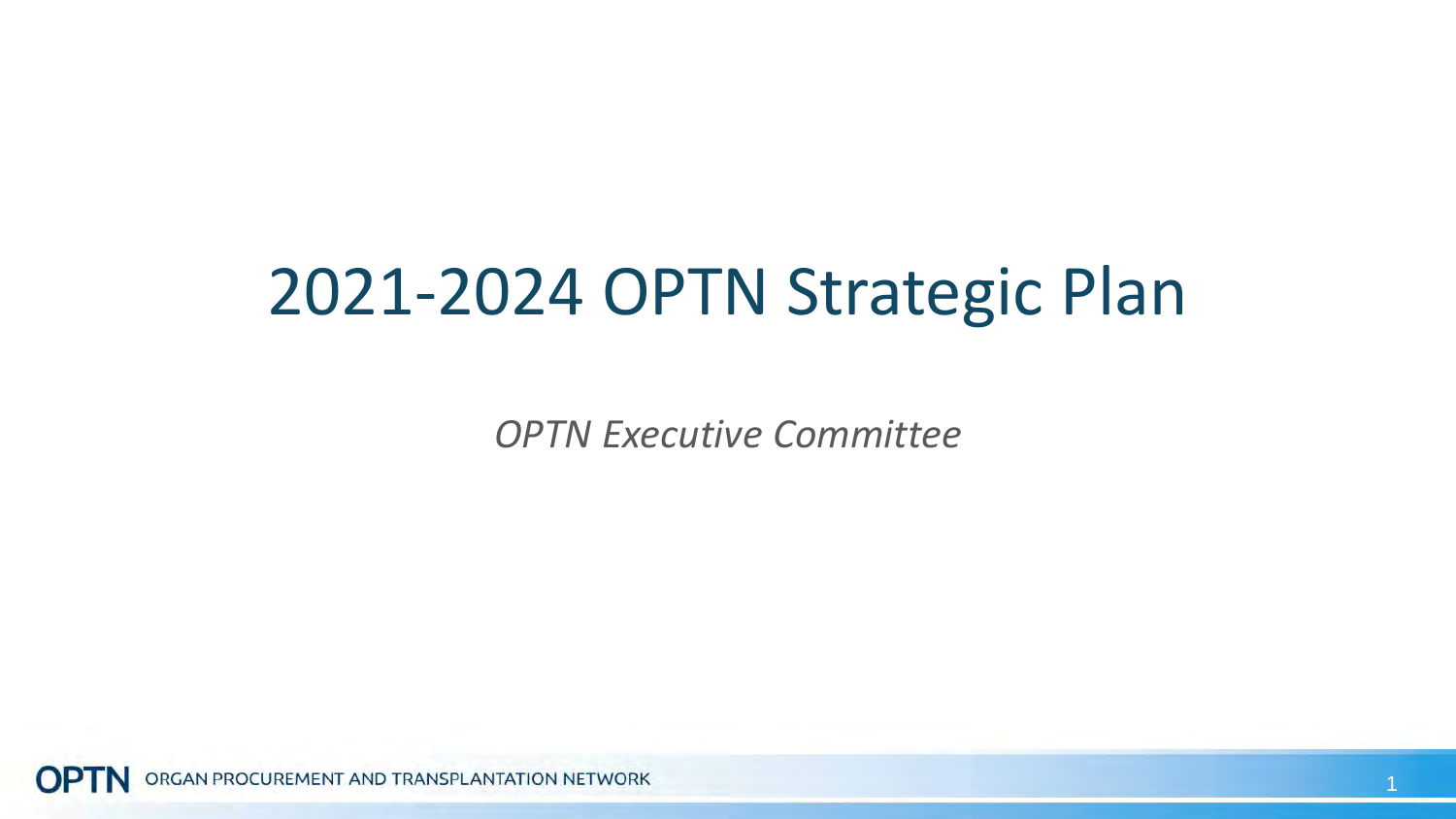## 2021-2024 Strategic Plan Timeline

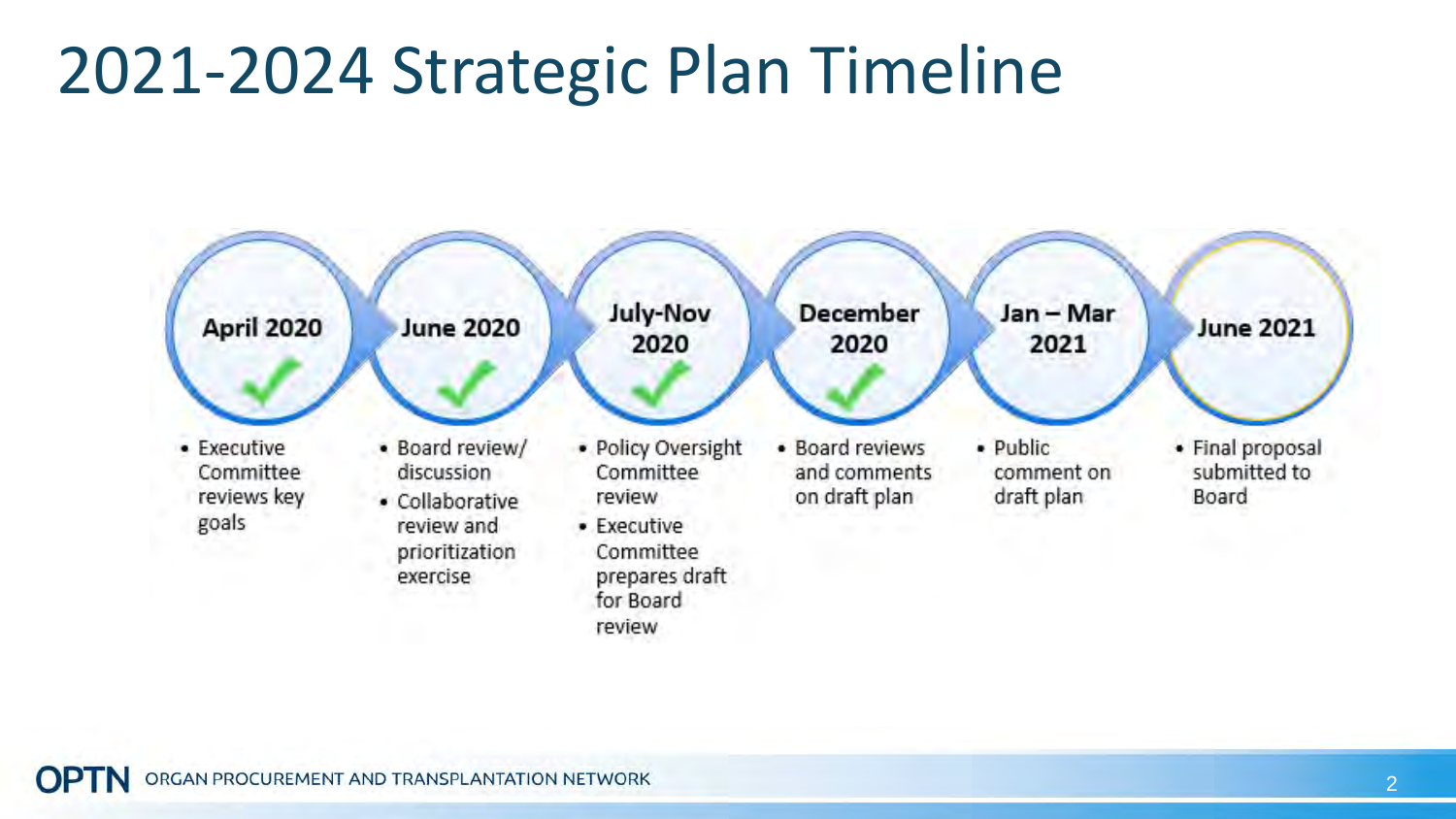## Review & Prioritization Exercise



ORGAN PROCUREMENT AND TRANSPLANTATION NETWORK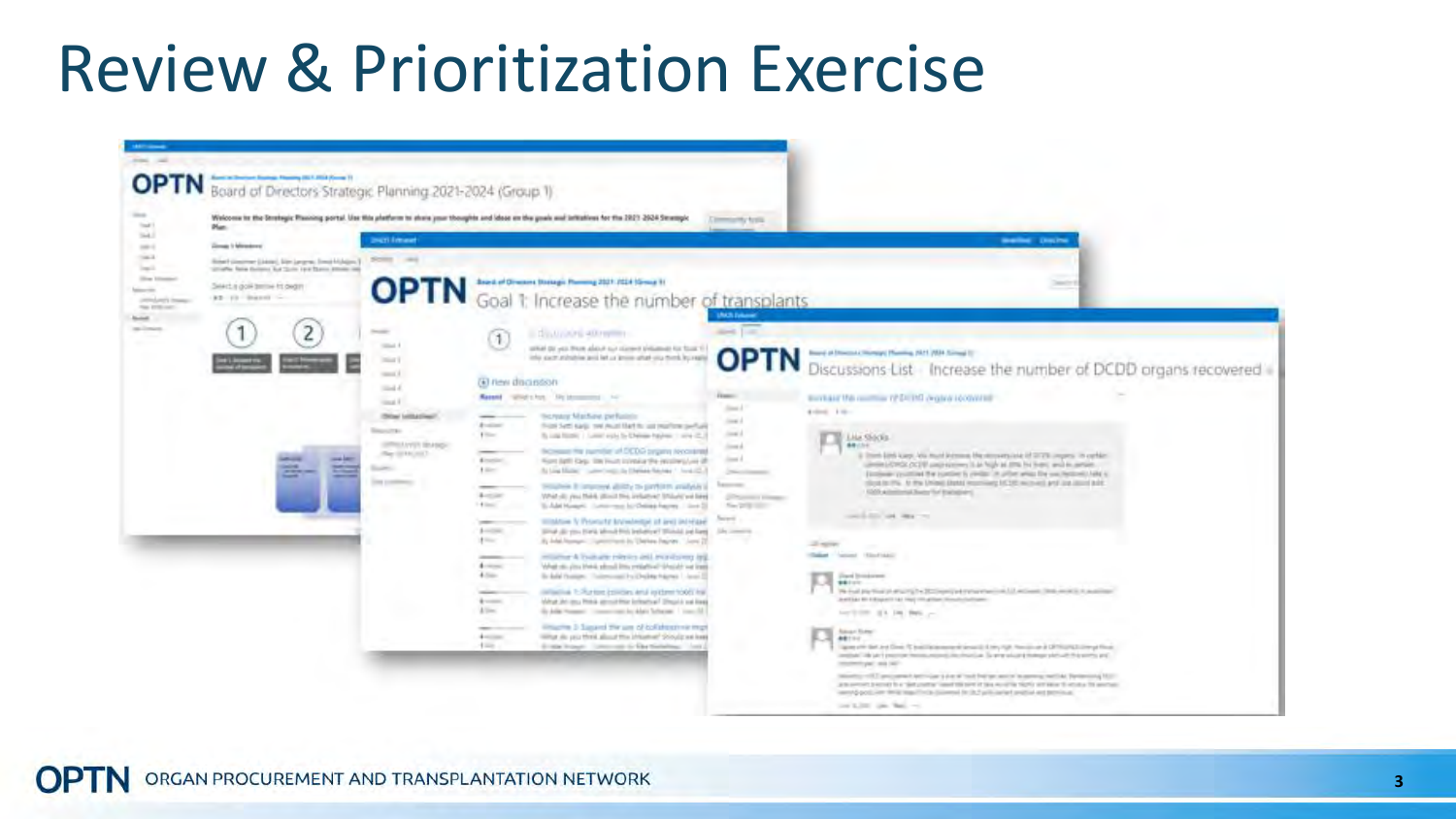#### 2018-2021 OPTN Strategic Goals

| Goal 1                                            |                                                                   | Goal 2 Goal 3                                                 | <b>Goal 4</b>                                                        | Goal 5                                                                                                           |
|---------------------------------------------------|-------------------------------------------------------------------|---------------------------------------------------------------|----------------------------------------------------------------------|------------------------------------------------------------------------------------------------------------------|
| Increase the<br>number of<br>transplants<br>(40%) | <b>Increase</b><br>equity in<br>access to<br>transplants<br>(30%) | Promote<br>efficiency in<br>donation &<br>transplant<br>(10%) | Promote<br>living donor<br>& transplant<br>recipient<br>safety (10%) | <b>Improve</b><br>waitlisted<br>patient,<br>living donor,<br>and<br>transplant<br>recipient<br>outcomes<br>(10%) |

**OPTN** ORGAN PROCUREMENT AND TRANSPLANTATION NETWORK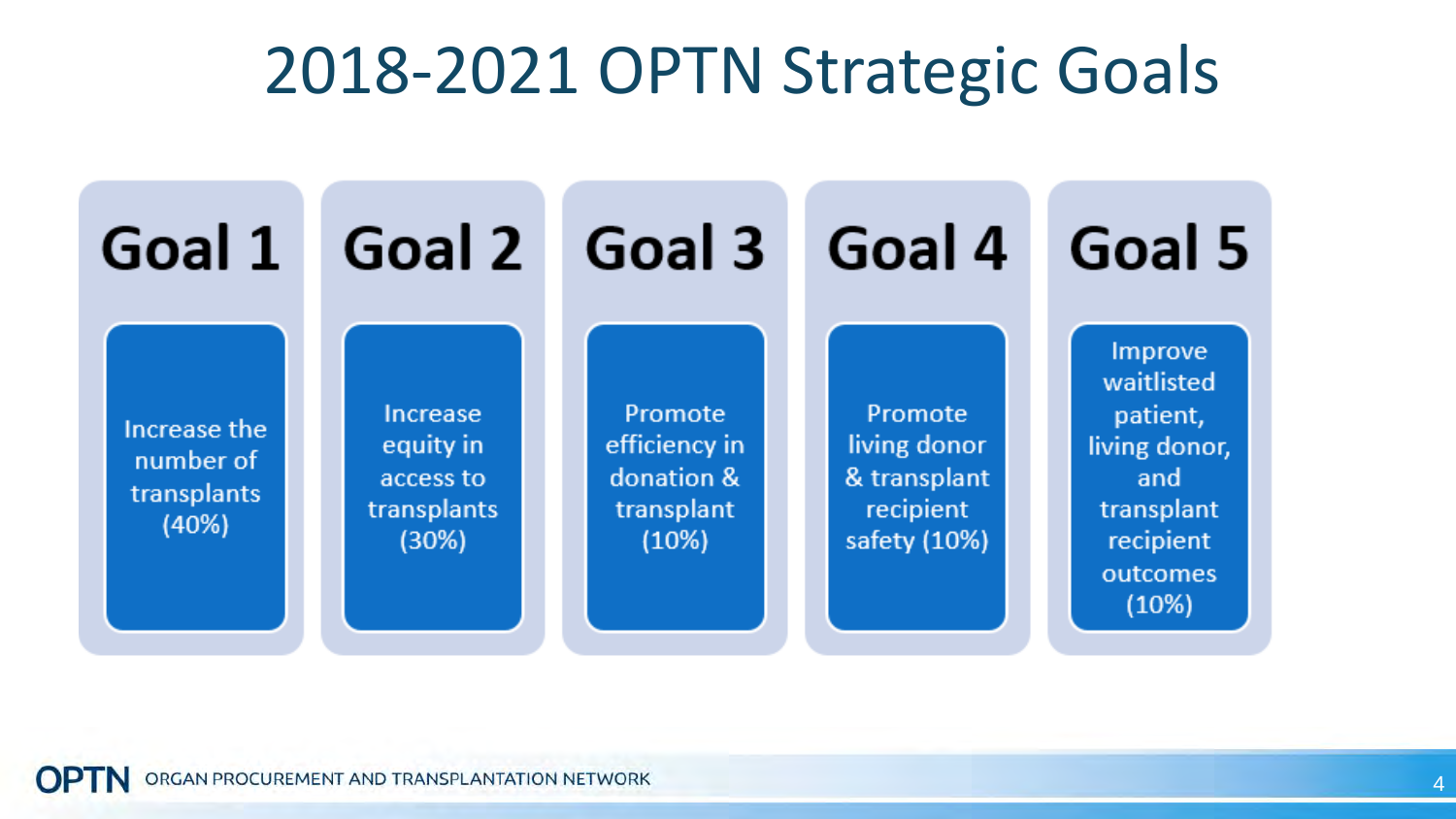## 2021-2024 OPTN Strategic Goals

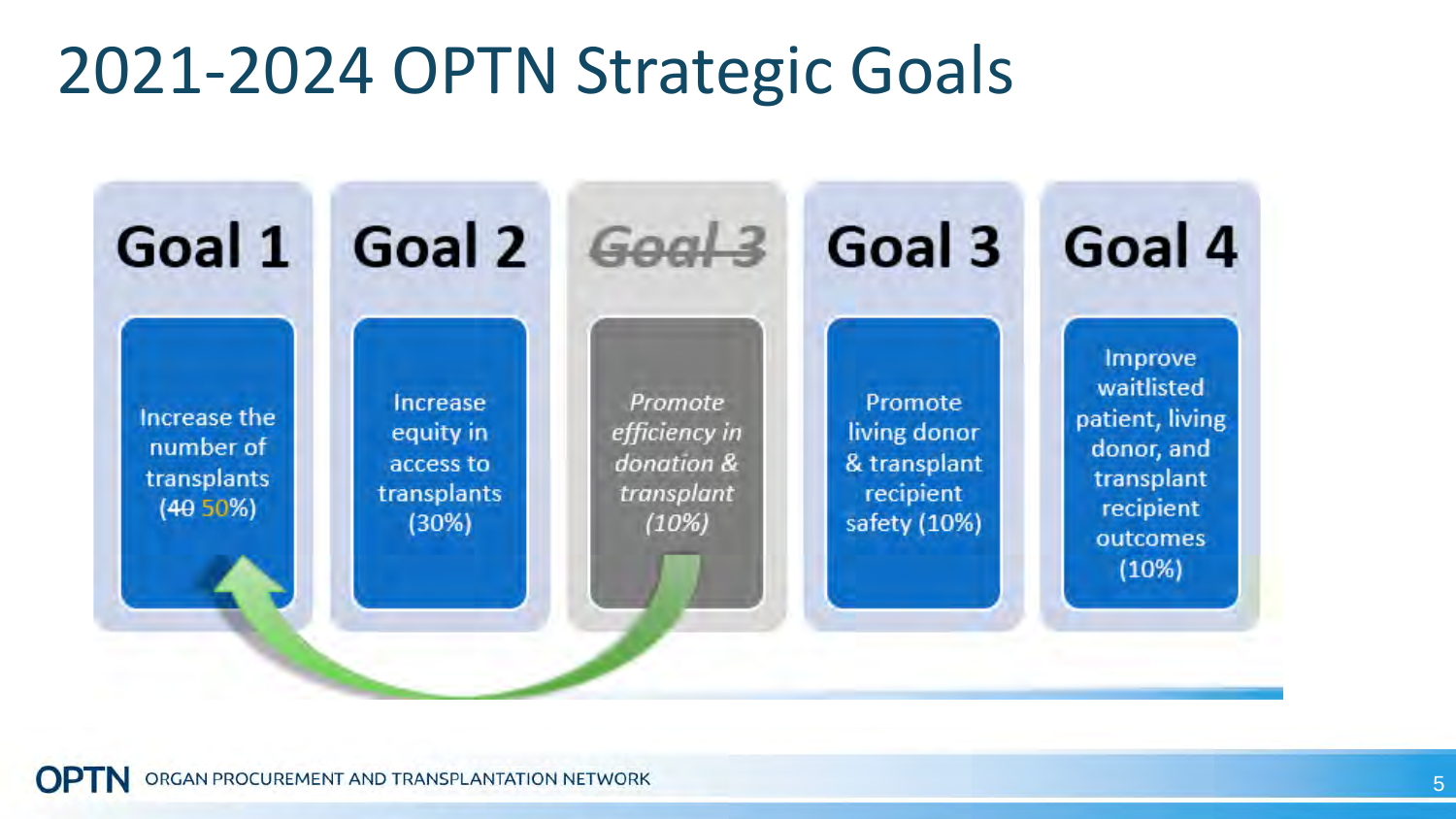# Strategic Initiatives In-Depth

ORGAN PROCUREMENT AND TRANSPLANTATION NETWORK **OPTN**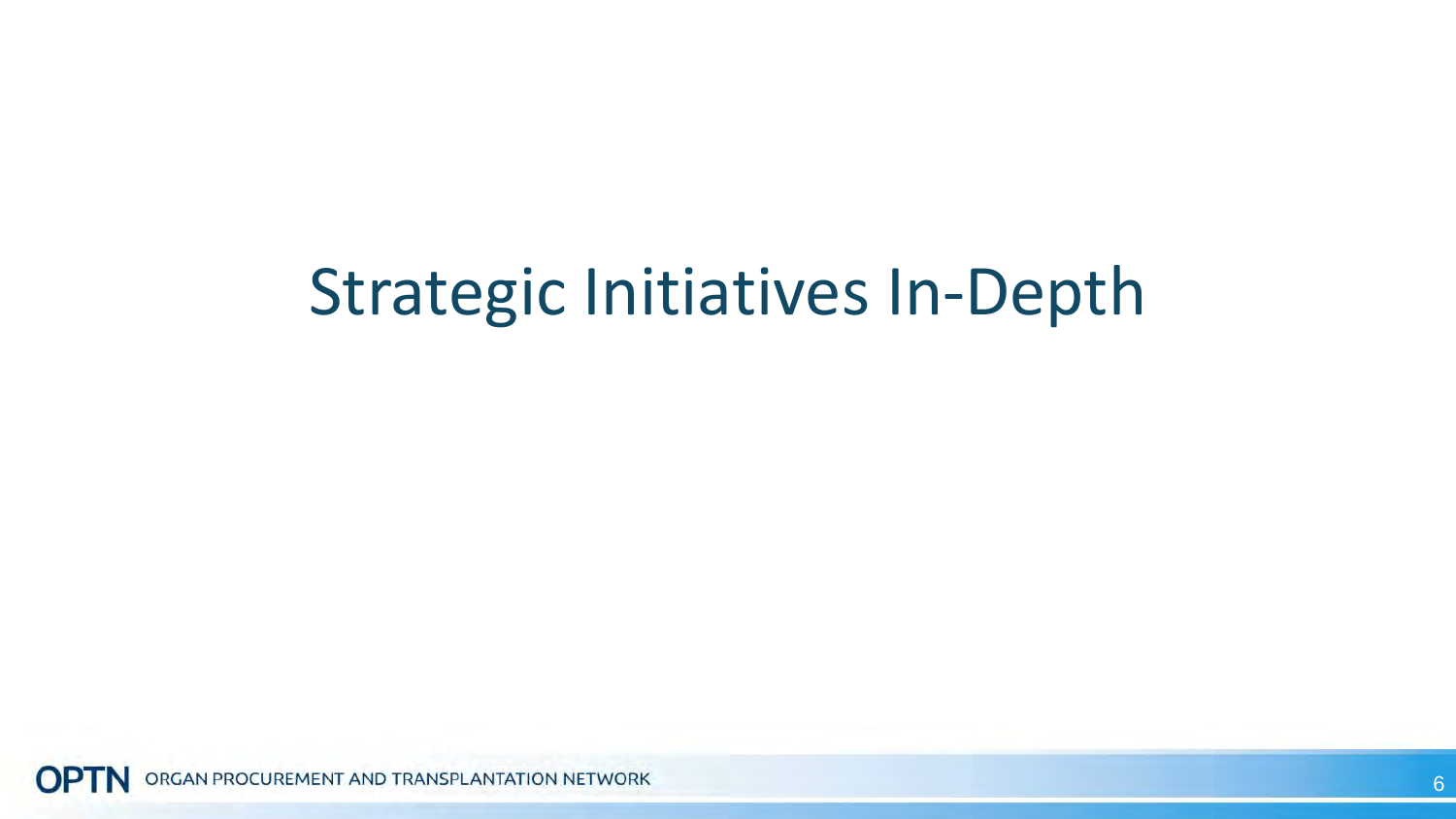# Goal 1: Increase the number of transplants (50%)

- 1. Improve **metrics** and **monitoring approaches** for **increased collaboration and performance improvement** activities when assessing transplant program and OPO performance\*
- 2. Pursue policies and system tools that **promote system efficiency** and **increase organ utilization**\*
- **3. Increase the number of DCD donor organs** recovered and transplanted by encouraging inter-organ and inter-program collaboration and the development of effective practices
- **4. Review policies** to determine whether future changes will be necessary to encourage or **facilitate machine perfusion of organs**
- 5. Increase the effectiveness of **paired living donation programs**\*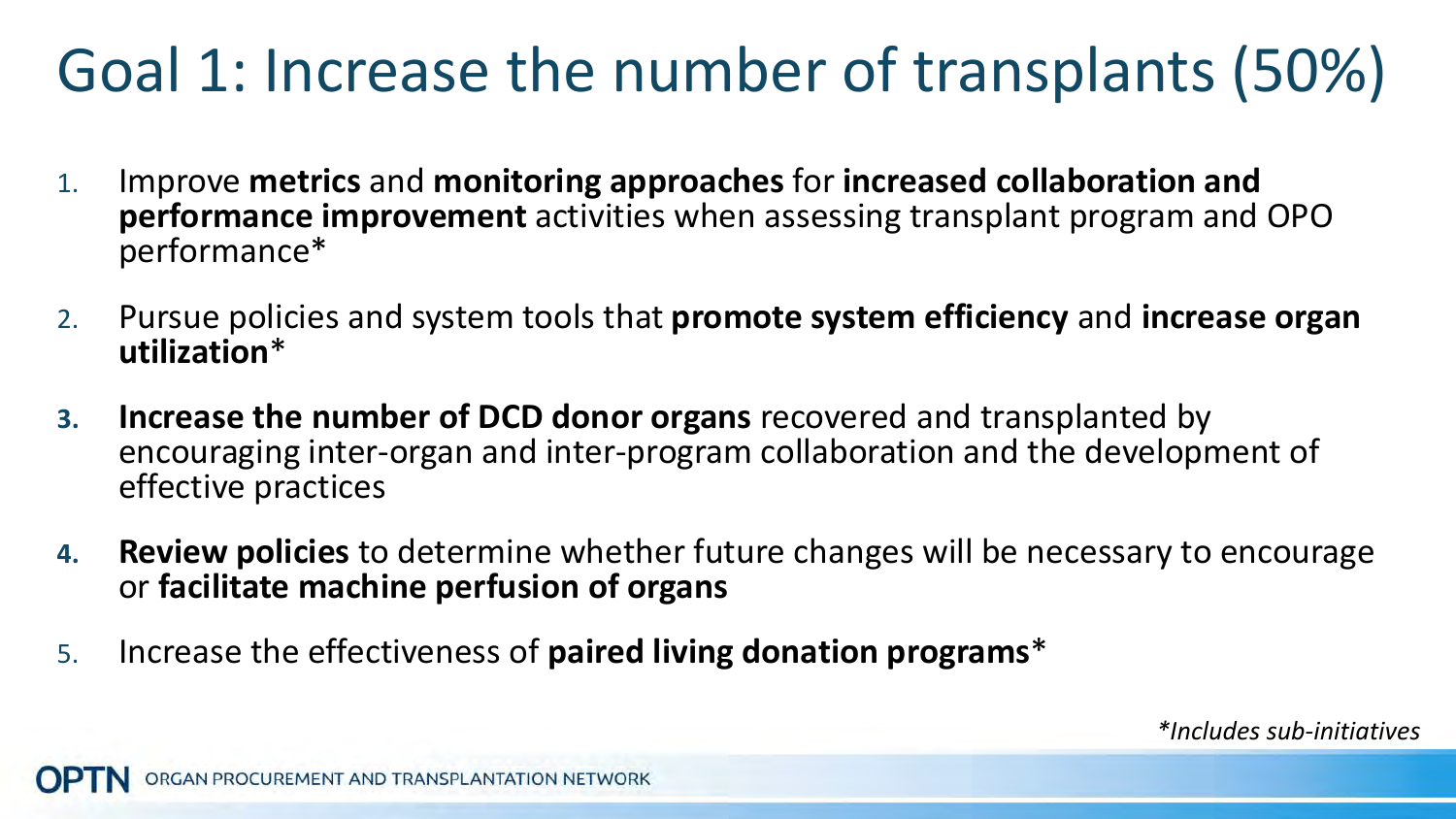#### Goal 2: Provide equity in access to transplants (30%)

- 1. Improve **equity in transplant opportunities** for multi-organ and single organ candidates\*
- 2. Increase the ability for allocation policies to be **dynamic** and incorporate changes in **faster policy cycles** to respond to post-implementation findings
- 3. Examine differences in **access to transplant** among different ethnic, economic, and geographic groups and develop strategies as indicated to **address any identified disparities**
- 4. Increase racial, ethnic, and professional **diversity on the Board and committees**  to ensure a variety of perspectives are offered in the policy development process\*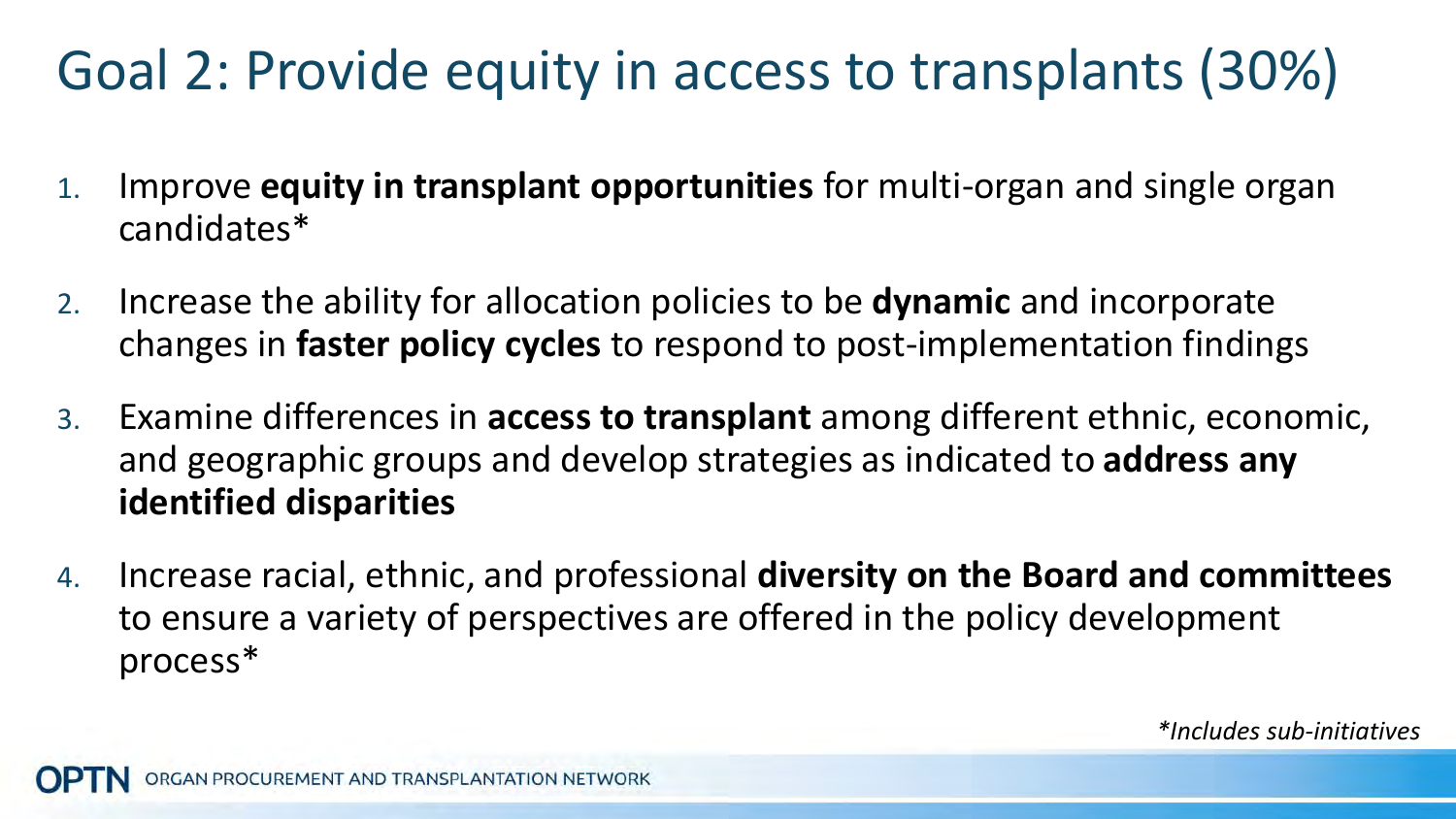# Goal 3: Promote living donor and transplant recipient safety (10%)

1. Enhance **sharing of knowledge** about safety events, near misses, and effective practices across the transplant community

*Key metrics:* 

1) Increase percentage of members' feedback that the OPTN MPSC is focused on improvement, as well as compliance and safety

2) Increase the number of members who respond that the peer review process is valuable in process improvement

3) On an annual basis, a minimum of 20 reported referrals sent from Member Quality to Professional Education or OPTN committees to be addressed through communications or educational offerings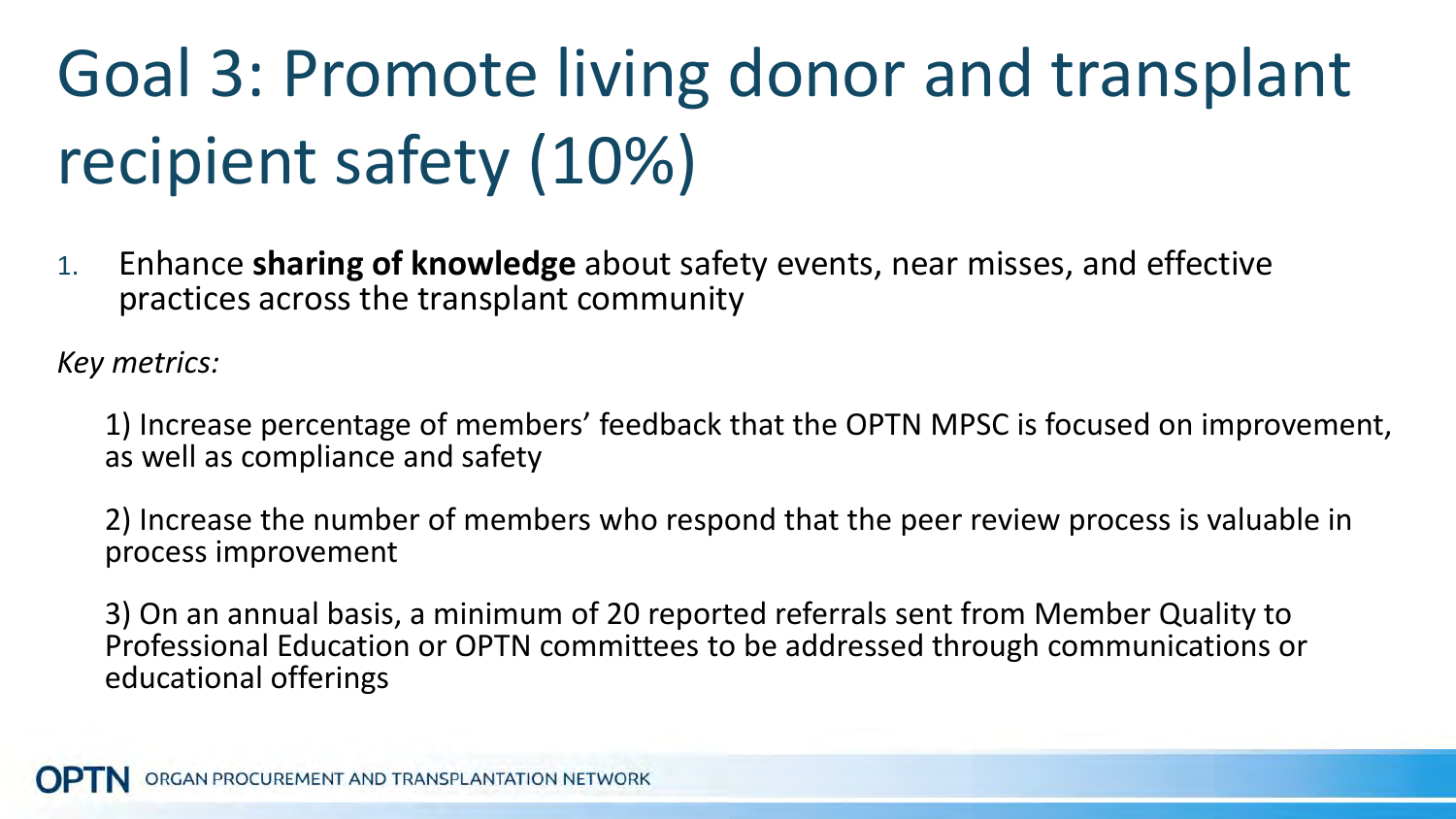# Goal 4: Improve waitlisted patient, living donor, and transplant recipient outcomes (10%)

- **1. Include recipient longevity** in transplant **center metrics**
- 2. Evaluate effective **methods** for **assessing living donor outcomes**
- 3. Enhance transplant program tools and education in the selection and **follow up of living donors**
- 4. Develop tools to **calculate survival benefit** to inform center practices, patient management, and OPTN policy development
- 5. Improve **patient tools** for understanding the allocation process and organ acceptance strategies
- 6. Improve the **process/management of donor information** that becomes available after transplantation (blood cultures, sputum cultures, urine cultures, etc.)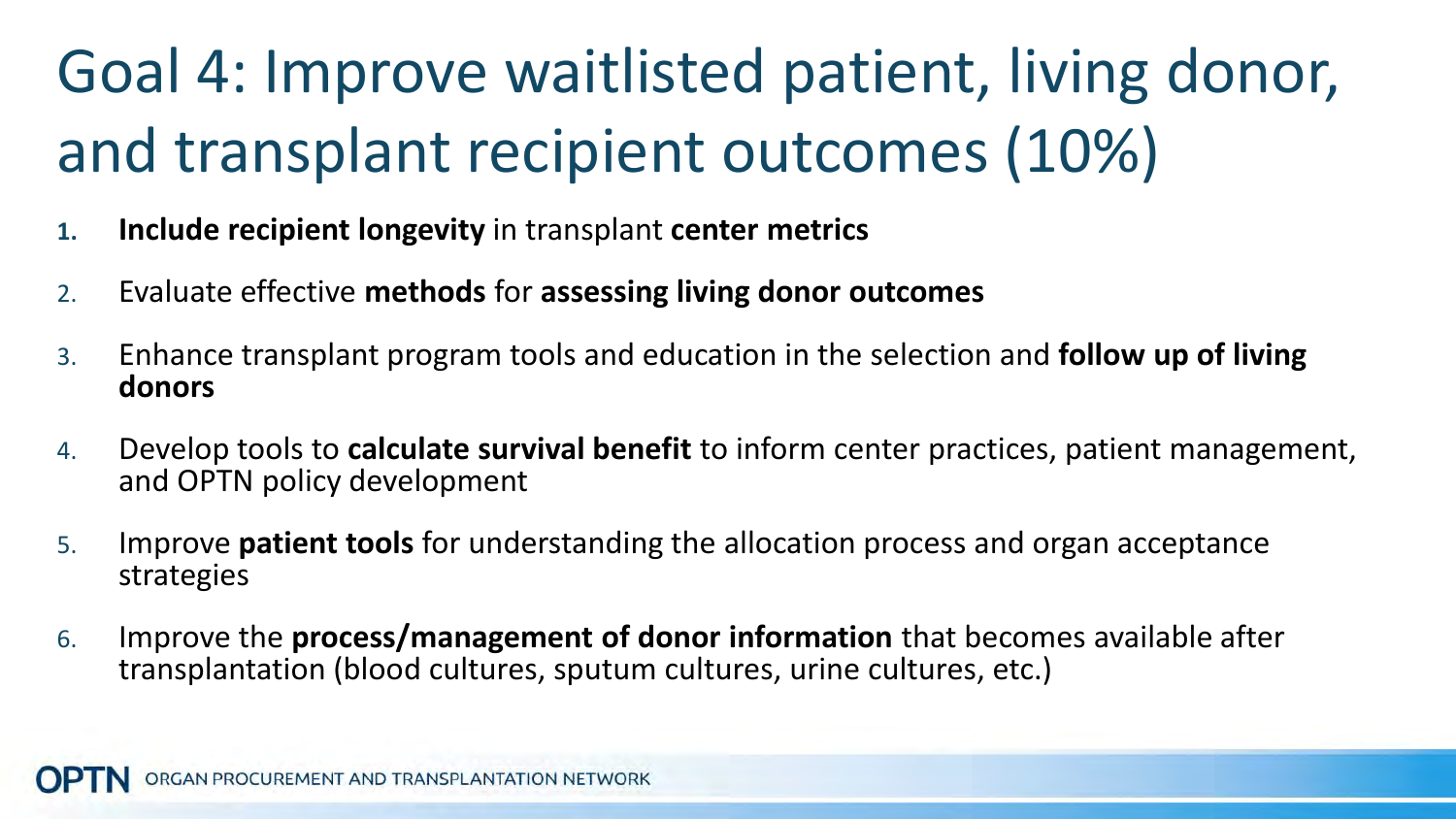# What do you think?

- Do you agree with the Board's proposed areas of strategic focus for the 2021- 2024 plan?
- Is a goal or initiative missing from this plan that should be considered a strategic priority? Will resource allocation benchmarks need to be changed to accommodate the addition?
- Are there goals or initiatives that should not be included in this plan? If so, should they be maintained in the OPTN's future operations or discontinued altogether?
- Are the stated performance metrics sufficient, measurable and specific?